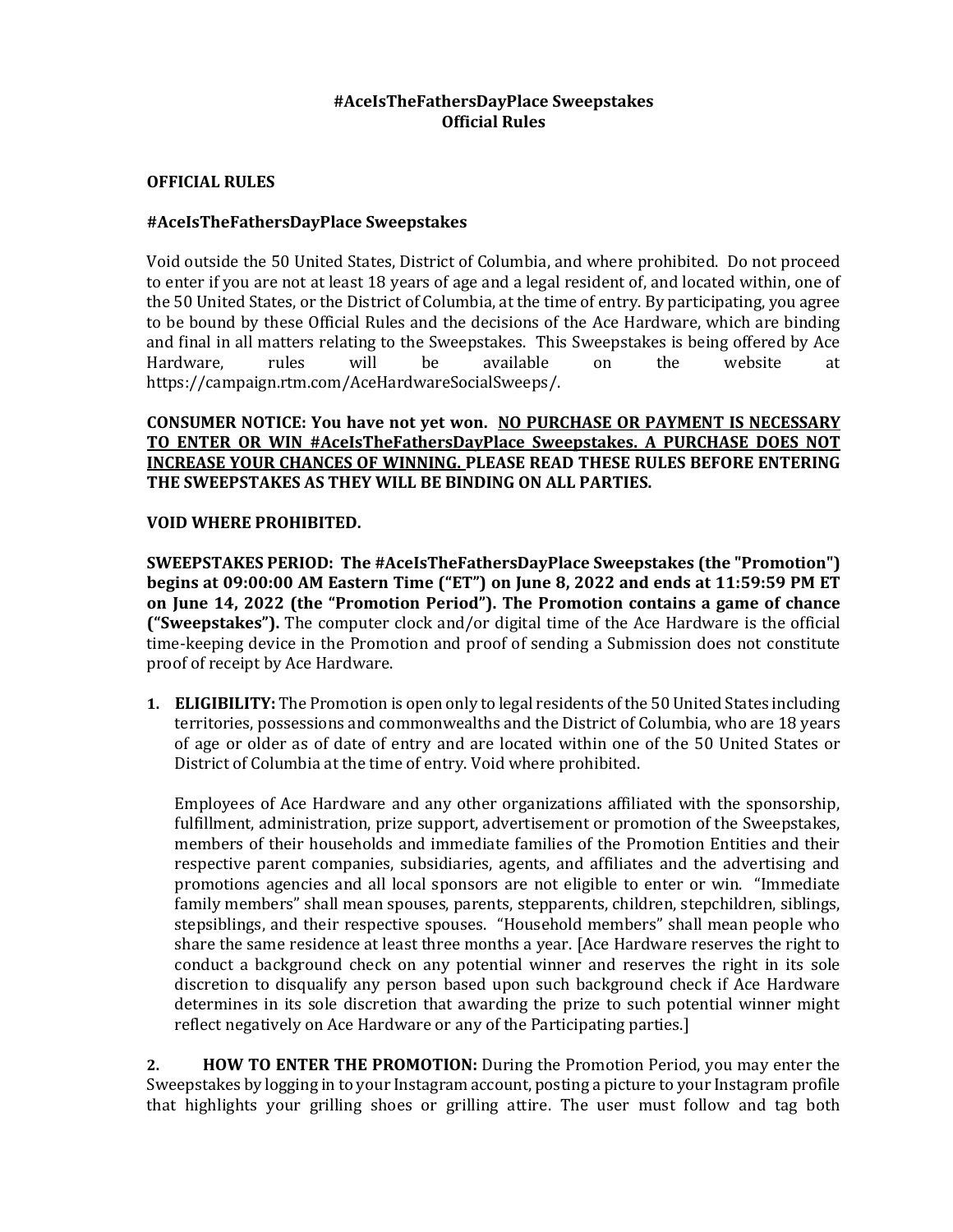@AceHardware and @thesurgeon and include #AceIsTheFathersDayPlace and #Sweepstakes in the caption. Collectively, the photo, your hashtags, and any text associated with your post are your "Entry". Image submissions must comply with all Instagram requirements and restrictions. Upon posting a valid Entry, you will receive one (1) entry into the Sweepstakes. All Entries must be in compliance with the Instagram format requirements. Entries must be in English. By submitting an Entry into the Sweepstakes, you hereby warrant and represent that your Entry conforms to the Entry Requirements set forth herein. **Limit of one (1) Sweepstakes Entry per person throughout the Promotion Period. All entries must be received by the end of the Promotion Period to be eligible**. All data collected by Realtime Media LLC, is limited to confirmation of eligibility.

By submitting an Entry, you represent and warrant that the work submitted is original to you and that neither it nor its contents infringes upon or violates the rights of any third party. If your Entry includes likenesses of third parties (such as, but not limited to makeup artist or subject) or contains elements not owned by you, (such as, but not limited to, company logos) you must be able to provide legal releases for such use in a form satisfactory to Sponsor or your Entry will be disqualified. Entries may not defame or invade the publicity rights or privacy of any person, living or deceased, or otherwise infringe upon any person's personal or proprietary rights.

**REQUIREMENTS OF CONTEST ENTRIES:** Entries may not contain, as determined by the Sponsor, in its sole discretion, any content that:

- Is sexually explicit; unnecessarily violent or derogatory of any ethnic, racial, gender, religious, professional or age group; profane or pornographic; contains nudity;
- Promotes alcohol, illegal drugs, tobacco, firearms/weapons (or the use of any of the foregoing); promotes any activities that may appear unsafe or dangerous; promotes any particular political agenda or message;
- Is obscene or offensive; endorses any form of hate or hate group;
- Appears to duplicate any other submitted contest entries;
- Defames, misrepresents, or contains disparaging remarks about other people or companies;
- Contains trademarks, logos, or trade dress (such as distinctive packaging or building exteriors/interiors) owned by others, without permission;
- Contains any personal identification, such as license plate numbers, personal names, email addresses or street addresses;
- Contains copyrighted materials owned by others (including photographs, sculptures, paintings, and other works of art or images published on or in websites, television, movies, or other media), without permission;
- Contains any individual other than the you and/or any materials embodying the names, likenesses, voices, or other indicia identifying any person, including, without limitation, celebrities and/or other public or private figures, living or dead, without providing legal releases for such use in a form satisfactory to Sponsor;
- Contains look-alikes of celebrities or other public or private figures, living or dead;
- Communicates messages or images inconsistent with the positive images and/or good will to which Sponsor wishes to associate; and/or
- Violates any law.

By submitting an Entry, you represent and warrant that your Entry is original to you, that the Entry has not been previously published, has not won previous awards and that neither it nor its contents infringes upon or violates the rights of any third party, including any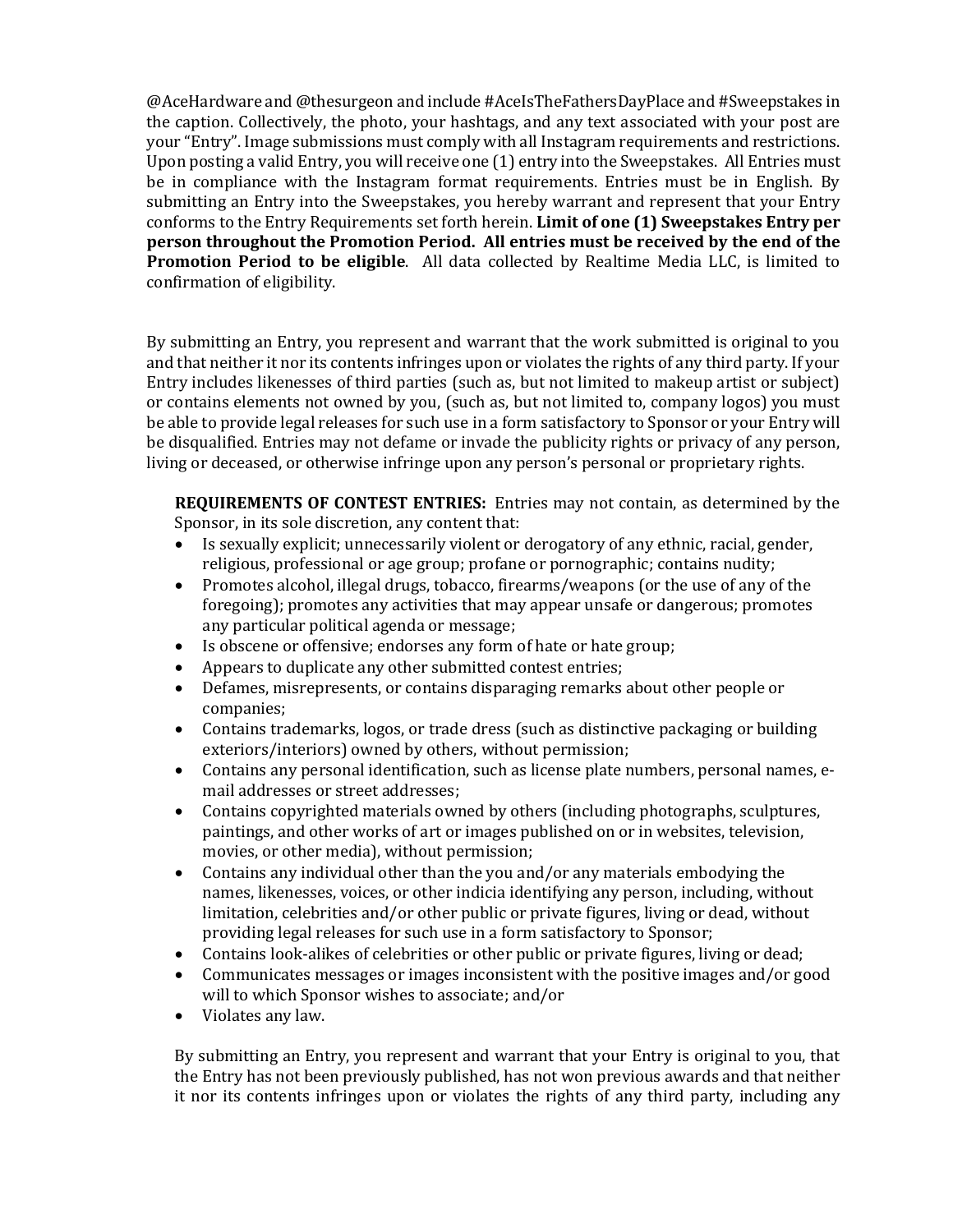copyrights, trademarks, rights of privacy, publicity or other intellectual property. By submitting an Entry, you warrant and represent that you consent to the submission and use of the Entry in the Contest and to its use as otherwise set forth herein. Any such entrant will indemnify and hold harmless Released Parties (defined below) from any claims to the contrary.

By submitting an Entry, you agree that your Entry is gratuitous and made without restriction, and will not place Sponsor under any obligation, that Sponsor is free to use or otherwise disclose the ideas contained in the Entry on a non-confidential basis to anyone or otherwise use the ideas without any additional compensation to you. You acknowledge that, by acceptance of your Entry, Sponsor does not waive any rights to use similar or related ideas previously known to Sponsor, or developed by its employees, or obtained from sources other than you.

BY SUBMITTING AN ENTRY, ENTRANT ACKNOWLEDGES THAT HIS/HER ENTRY AND ENTRY MAY BE POSTED ON SPONSOR'S WEBSITE OR ELSEWHERE ON THE INTERNET AS AUTHORIZED BY SPONSOR, IN SPONSOR'S DISCRETION. Submission of Entry grants Sponsor and its agents an unlimited, worldwide, perpetual, license and right to publish, use, publicly perform the Entry in any way, in any and all media, without limitation, and without consideration to the entrant.

**3. SPONSOR RIGHTS:** Ace Hardware and its agents and those acting on its behalf reserve the right, in their sole discretion, to (i) verify any element of any entry, related materials or entrant's eligibility; (ii) disqualify any entrant whose participation may subject the Sweepstakes, Ace Hardware or Ace Hardware's advertisers, clients, or customers to controversy, negative publicity, scorn or ridicule; and (iii) to request additional information. By entering the Sweepstakes, you acknowledge and agree that Ace Hardware and its agents and those acting on its behalf and/or Realtime Media LLC may request, and you will provide any documentation or information deemed necessary by, and in a form acceptable to such company to satisfy these requirements. A potential winner may be requested to provide Ace Hardware or its agents and those acting on its behalf with proof that the potential winner is the authorized account holder of the email address associated with the winning Entry. If, in Ace Hardware's sole determination, a dispute cannot be resolved, the Entry will be deemed ineligible. Entries generated by a script, macro or other automated means will be disqualified. Entries that are incomplete, garbled, or corrupted are void and will not be accepted.

**4.** SWEEPSTAKES DRAWING/ODDS: On or about June 15, 2022, the Realtime Media LLC conduct a random drawing from all eligible Entries through all means of entry received within the eligible Promotion Period and select Thirteen (13) conditional Promotion Prize winners. Odds of winning a Promotion prize depend on the number of eligible Entries received.

**Entry materials that have been tampered with or altered are void.** If, in the Ace Hardware's opinion, there is any suspected or actual proof of electronic or actual tampering with any portion of the Sweepstakes, or if computer virus, bug, unauthorized intervention, fraud or technical difficulties or other failures, comprise, corrupt or affect the administration, integrity, security, fairness or proper conduct of the Sweepstakes, the Ace Hardware reserves the right at its sole discretion to disqualify any individual who tampers with the entry process and void any entries submitted fraudulently, to modify or suspend the Sweepstakes, or to terminate the Sweepstakes and conduct a random drawing to award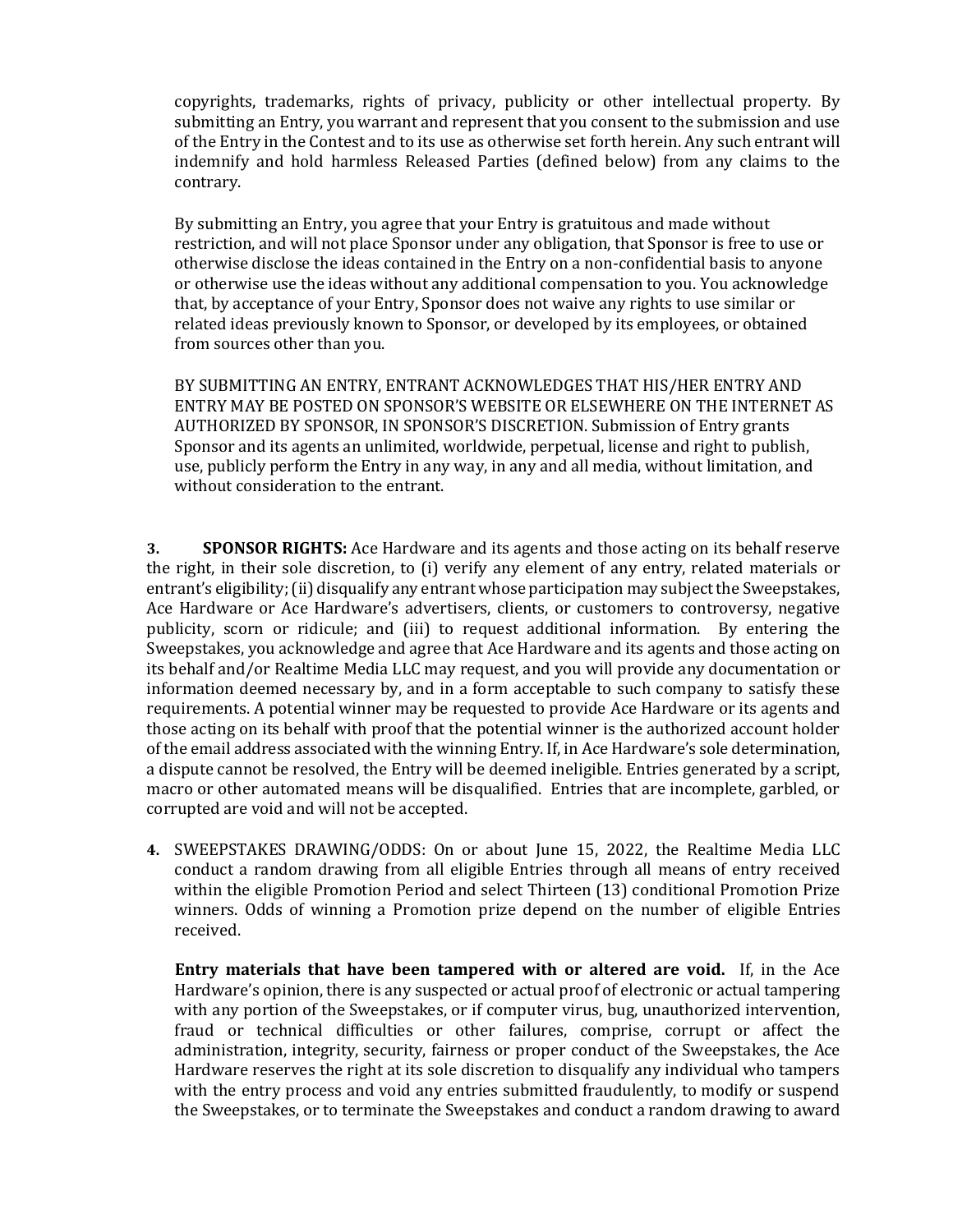the prize using all eligible, non-suspect entries received as of the termination date. Should the Sweepstakes be terminated prior to the stated expiration date, notice will be posted on the Website. Any attempt by an entrant or any other individual to intentionally damage any website or undermine the legitimate operation of the Sweepstakes is a violation of criminal and civil laws and should such an attempt by made, Ace Hardware and O'Keefe Reinhard & Paul reserve the right to seek damages and other remedies from any such person to the fullest extent permitted by law, including attorney's fees.

**5. WINNER NOTIFICATION:** The conditional/potential prize winners will be notified by USPS mail, UPS mail, other traditional paid mail service, direct message on social, email and/or phone as soon as reasonably possible (on or around approximately June 16, 2022) using the information provided on the entry form. Potential/conditional winner is subject to verification of eligibility by Ace Hardware and/or its agents and those acting on its behalf. Any winner of a prize package valued at \$600 or more will be sent an Affidavit of Eligibility and will be required to complete and return it, along with an IRS W9 form, and Release of Liability/Publicity within 24 hours of date of notification. Failure to respond within the twenty four hours may result in forfeiture of the prize. If a conditional/potential winner cannot be contacted, fails to sign and return the above required documents, or if the prize or prize notifications is returned as undeliverable, the Conditional/Potential winner forfeits their prize and Ace Hardware may award the applicable prize to a selected Alternate Conditional/Potential Winner, in its sole discretion.

- **6. PRIZES:** Three (3) Grand Prizes will be awarded during the Promotion. Each Grand Prize will consist of:
	- One (1) Custom made Grilling Sneaker
	- One (1) Grill (either Weber, Traeger, or Big Green Egg)
	- Three (3) Traeger Rubs
	- One (1) Weber Grill Brush
	- One (1) BGE Mitt
	- One (1) Apron

# **The Approximate Retail Value ("ARV") of each Grand Prize is \$1,959.75**

Ten (10) promotional prized will be awarded. Each Promotion Prize Swag Bag consists of:

- Three (3) Traeger Rubs
- One (1) Weber Grill Brush
- One (1) BGE Mitt
- One (1) Apron

## **The Approximate Retail Value ("ARV") of each Promotion Prize is \$109.75**

## **The total ARV of all prizes is \$6,976.60**

Ace Hardware **reserves the right, at its sole discretion, to substitute prize (or portion thereof) with one (1) of comparable or greater value. Winner is responsible for all applicable federal, state and local taxes, if any, as well as any other costs and expenses associated with prize acceptance and use not specified herein. All prize details are at the Ace Hardware's discretion.**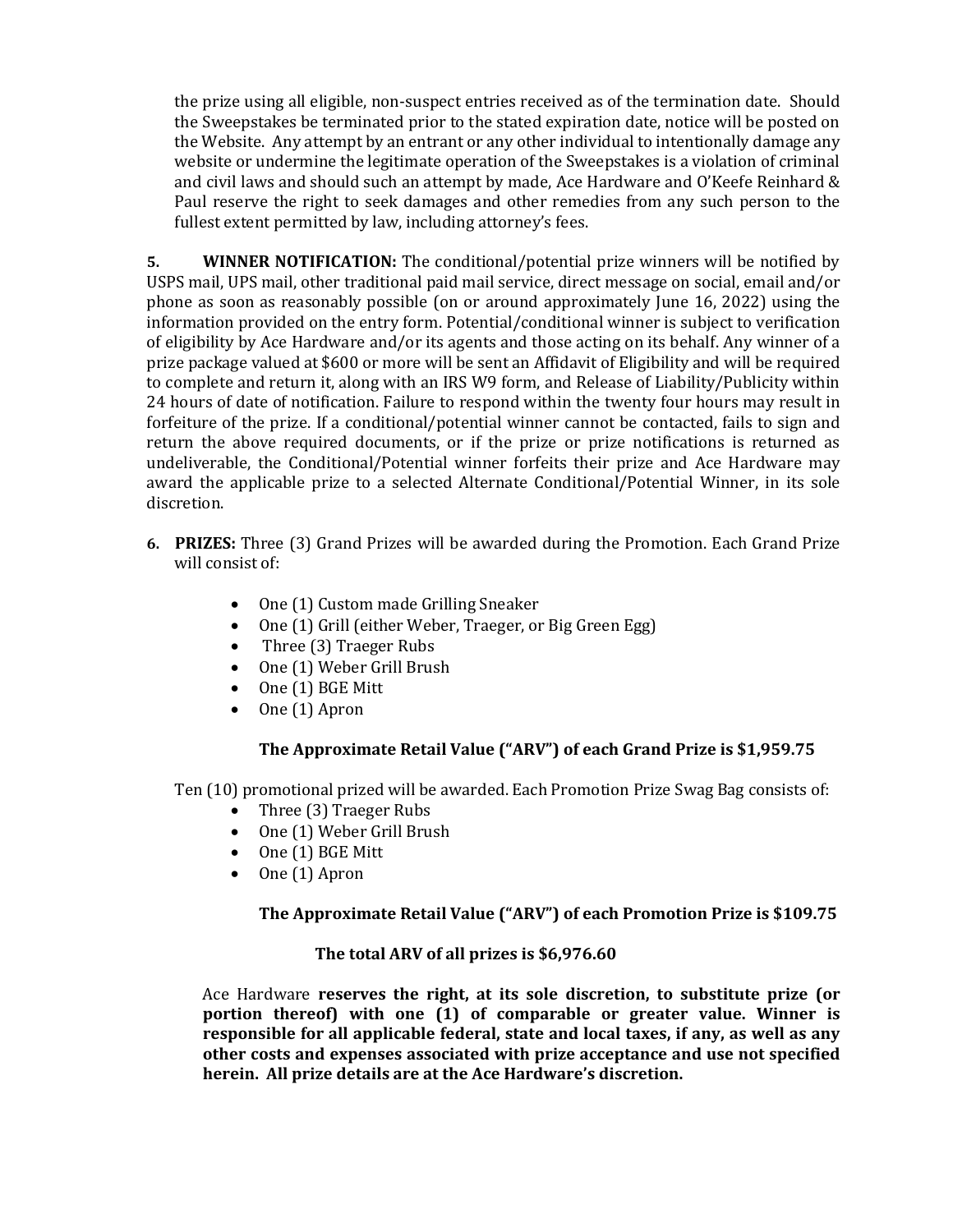## **PRIZE RESTRICTIONS: Limit of one (1) Promotion Prize per household.**

**7. PRIVACY**: As part of the Promotion entry process, Ace Hardware and/or its partners will be collecting personal data about entrants, in accordance with its privacy policy. See Ace Hardware's privacy policy located at https://www.acehardware.com/customerservice?page=privacy-policy. See also the privacy policy of Realtime Media LLC at [https://privacy.rtm.com/PrivacyPolicy.pdf.](https://privacy.rtm.com/PrivacyPolicy.pdf) By participating in the Promotion, you are agreeing to Ace Hardware, O'Keefe Reinhard & Paul, and/or Realtime Media LLC's collection and usage of your personal information and acknowledge that you have read and accepted these privacy policies.

**8. PRIZE TERMS:** Ace Hardware, its agents and those acting on its behalf, and Realtime Media LLC decisions with respect to the Sweepstakes, Prizes, winner and other matters pertaining to the Sweepstakes shall be final and binding. By entering the Sweepstakes, each entrant consents to the use by Ace Hardware and/or participating parties and designees of entrant's name, entry, likeness, state of residence and/or voice/video for advertising and promotional purposes in any and all media, including the internet, without further payment, notification, permission or other consideration, subject to where prohibited by law.

**9. PUBLICITY:** Each winner hereby expressly grants to the Promotion Parties and their respective designees all rights to use and publish his/her name, likeness (photographic or simulated), Instagram handle, voice, and provided residence for all purposes, including without limitation, advertising, marketing, promotional and publicity purposes in connection with this Promotion ("Advertising"), in any and all media now or hereafter devised, worldwide in perpetuity, without any form of notice or any amount or kind of compensation or permission, except where prohibited by applicable law. All copyright, trademark or other intellectual property rights in such Advertising shall be owned by Ace Hardware and/or its licensors, and each winning participant hereby disclaims and waives any claim of right to such Advertising. Such Advertising shall be solely under the control of Ace Hardware and/or its licensors, and each winner hereby waives any claim of control over the Advertising content as well as any possible claims of misuse of such winning recipient's name, likeness or voice under contract, tort or any other theory of law. The Promotion Parties do not assume any responsibility for any disruption in the Promotion Parties, including but not limited to the failure or interruption of the website or any internet service provider.

**10. GENERAL CONDITIONS:** In the event there is a discrepancy or inconsistency between disclosures and other statements contained in any Promotion materials and the terms and conditions of these Official Rules, these Official Rules shall prevail, govern, and control. All decisions as to these Official Rules and interpretations thereof are exclusively within the sole discretion of the Promotion Parties and may be changed from time to time without notice. The Promotion Parties reserve the right to cancel or modify the Promotion at any time without notice.

**11. LIMITATIONS OF LIABILITY:** The Promotion Parties assume no responsibility or liability for (a) lost, late, stolen, undelivered, inaccurate, incomplete, delayed, misdirected, damaged or garbled registrations or a combination thereof, entries, URLs, or emails; (b) any incorrect or inaccurate Entry information, or for any faulty or failed electronic data transmissions; (c) any unauthorized access to, or theft, destruction or alteration of Entries or registrations at any point in the operation of this Promotion; (d) any technical malfunction, failure, error, omission, interruption, deletion, defect, delay in operation or communications line failure, regardless of cause, with regard to any equipment, systems, networks, lines, cable,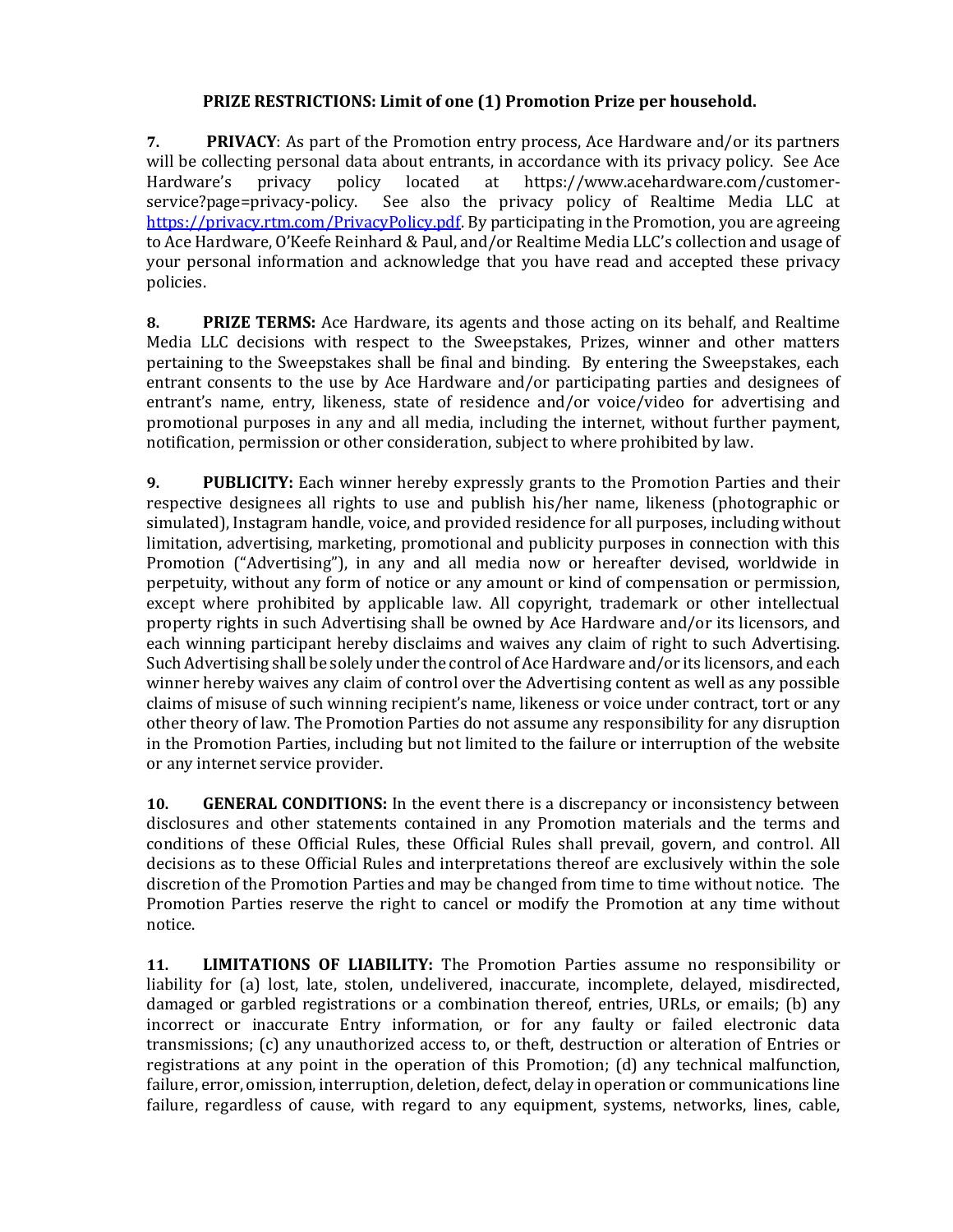satellites, servers, computers or providers utilized in any aspect of the operation of the Promotion or human error; (e) inaccessibility or unavailability of the Internet or the Web Site or any combination thereof or for computer hardware or software malfunctions, failures or difficulties, or other errors or difficulties of any kind whether human, mechanical, electronic, computer, network, typographical, printing or otherwise relating to or in connection with the Promotion, including, without limitation, errors or difficulties which may occur in connection with the administration of the Promotion, the processing of Entries, social networking posts, or registrations, the announcement of the prizes, or in any other Promotion-related materials; or (f) any injury or damage to participants or to any other person's computer which may be related to or resulting from any attempt to participate in the Promotion. If, for any reason, the Promotion (or any part thereof) is not capable of running as planned for reasons which may include, without limitation, infection by computer virus, tampering, unauthorized intervention, fraud, technical failures, or any other causes which may corrupt or affect the administration, security, fairness, integrity or proper conduct of this Promotion, then the Promotion Parties reserve the right at their sole discretion to cancel, terminate, modify or suspend the Promotion in whole or in part. If terminated, the Promotion Parties will award the prizes from among all non-suspect, eligible Entries received for the Promotion up to the time of such action.

**12. RELEASES:** By entering the Promotion, each participant agrees to release and hold harmless the Ace Hardware, O'Keefe Reinhard & Paul, and each of their respective parents, subsidiary, and affiliated companies, the prize suppliers and any other organizations responsible for sponsoring, fulfilling, administering, advertising or promoting this Sweepstakes, and all of their respective past and present officers, directors, employees, agents and representatives, and Instagram LLC (collectively "Released Parties") from and against any and all claims, expenses, and liability, including but not limited to negligence and damages of any kind to persons and property, including but not limited to invasion of privacy, defamation, slander, libel, violation of rights of publicity, infringement of trademark, copyright or other intellectual property rights, property damage or death or personal injury arising out of or related to participants' entry, creation of an entry or submission of an entry, participation in the Sweepstakes, acceptance or use or misuse of prize and/or the broadcast, exploitation or use of entry and Participant agrees to indemnify, defend and hold harmless the Released Parties against any and all claims, expenses, and liabilities (including reasonable attorney's fees) arising out of or relating to a Participant's participation in a drawing and/or Participant's acceptance, use or misuse of a prize. You further understand and agree that all rights under Section 1542 of the Civil Code of California and any similar law of any state or territory of the United States that may be applicable with respect to the foregoing release are hereby expressly and forever waived. You acknowledge that Section 1542 provides that: "A general release does not extend to claims that the creditor or releasing party does not know or suspect to exist in his or her favor at the time of executing the release and that, if known by him or her must be materially affected his or her settlement with the debtor or released party." The releases hereunder are intended to apply to all claims not known or suspected to exist with the intent of waiving the effect of laws requiring intent to release future unknown claims.

**13. CHOICE OF LAW AND JURISDICTION:** All issues and questions concerning the construction, validity, interpretation, and enforceability of these Official Rules, or the rights and obligations of entrants or winners, Ace Hardware, O'Keefe Reinhard & Paul, and Realtime Media LLC in connection with this Promotion, shall be governed by, and construed in accordance with, the laws of the State of Illinois, without giving effect to any choice of law or conflict of law rules or provisions (whether of the State of Illinois or any other jurisdiction), which might otherwise cause the application of the laws of any jurisdiction other than the State of Illinois. Any action or litigation seeking legal or equitable relief arising out of or relating to the Promotion or these